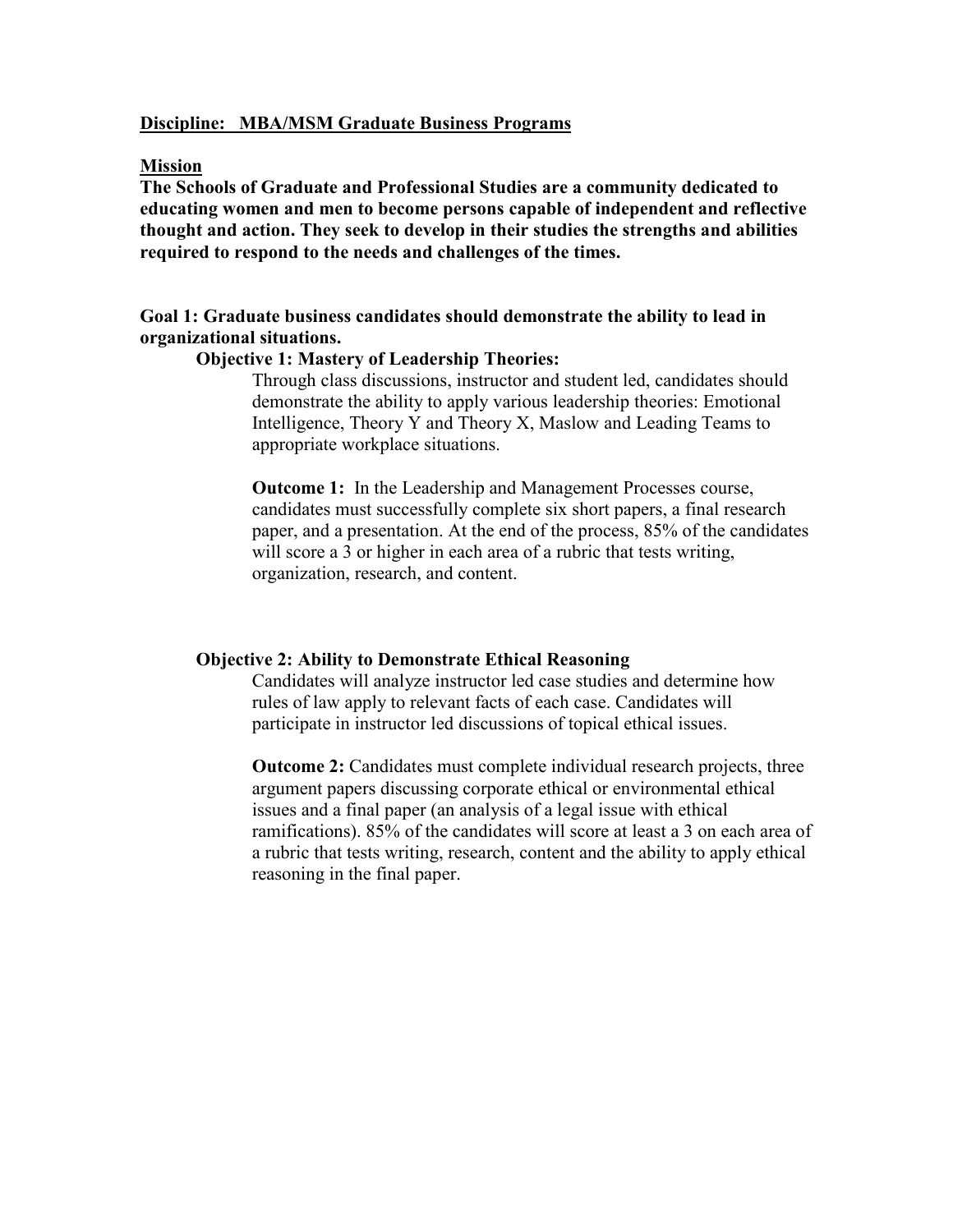Goal 2: Graduate business candidates should demonstrate the ability to adapt to a changing global environment, to cope with unforeseen events, and to manage in unpredictable environments.

> Objective 1: Demonstrate an Understanding of Multiculturalism and Diversity in the Workplace:

Candidates will participate in group and instructor led discussions (to obtain a practical definition of multiculturalism/diversity in the workplace. Class discussions on how to apply concepts to increase effectiveness in today's multicultural social/work environment. Application of Hofestede's work on cultural differences.

**Outcome 1:** On a final paper and a presentation that deal with. independent research and researching an organization to determine the multicultural/diversity dynamic, 85% of the candidates will score a 3 or higher in each rubric area that deals with writing, research, content, and the ability to assess the multicultural/diversity dynamic of an organization.

# Goal 3: Graduate business candidates should demonstrate competence and judgmental skills in using quantitative models for planning and decision making. Candidates should also demonstrate achievement of master's level learning goals to develop and implement strategic planning within an organization.

Objective 1: Ability to Interpret Statistical Analysis Through instructor led examples and class discussions, candidates should demonstrate competency in use of Excel software, competency in forecasting models, and application of quantitative methods in making managerial decisions.

Outcome 1: Candidates must successfully complete a model based on concepts learned in the class. Final project model must be built in Excel and quantitative based. Candidates will demonstrate model in a class presentation. 85% of the candidates will score a 3 or higher in each rubric area that assess Excel competency, quantitative accuracy, writing abilit6y, research, and overall content.

#### Objective 2: Demonstrate Competency for Establishing a Strategy Process within an Organization

Instructor and class led discussions will cover the five principles of a strategy focused organization. Candidates will develop competency in creating mission/vision statements and a SWOT analysis. Candidates should also develop tools and methods to analyze business strategies.